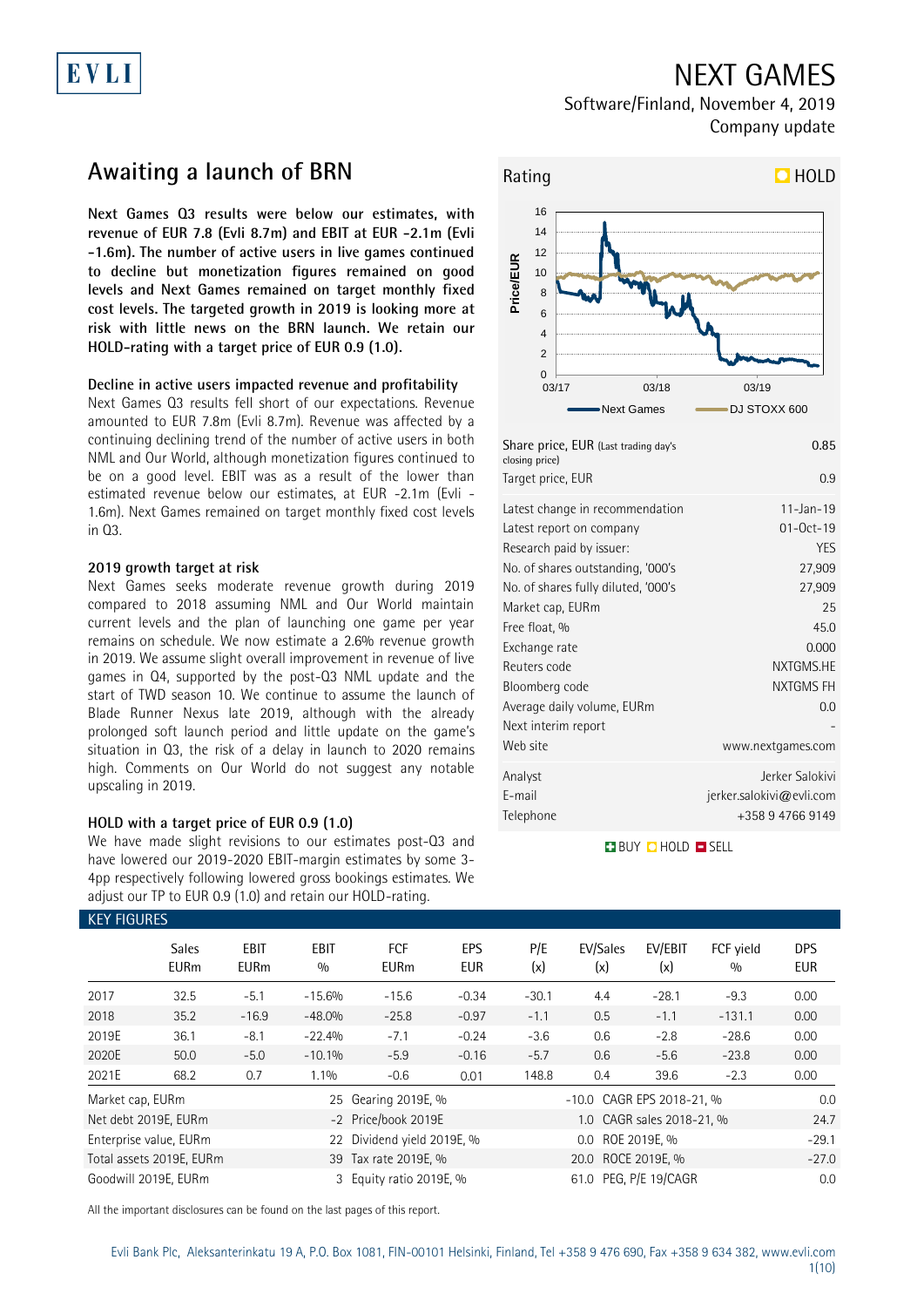## NEXT GAMES

Software/Finland, November 4, 2019

Company update

| <b>Next Games</b>         | 2017    | Q1/18  | Q2/18  | Q3/18   | Q4/18  | 2018    | Q1/19  | Q2/19  |        | $03/19* 04/19E$ | 2019E   | 2020E 2021E |         |
|---------------------------|---------|--------|--------|---------|--------|---------|--------|--------|--------|-----------------|---------|-------------|---------|
| Net sales                 | 32.5    | 4.8    | 5.7    | 13.4    | 11.3   | 35.2    | 9.8    | 9.4    | 7.8    | 9.1             | 36.1    | 50.0        | 68.2    |
| change, %                 | 4%      | $-56%$ | $-33%$ | 110%    | 71%    | 9%      | 105%   | 65%    | $-42%$ | $-20%$          | 3%      | 38%         | 37%     |
| Cost of revenue           | $-13.2$ | $-2.0$ | $-2.4$ | $-6.0$  | $-3.5$ | $-14.0$ | $-4.3$ | $-3.7$ | $-3.5$ | $-3.0$          | $-14.5$ | $-20.0$     | $-27.3$ |
| Gross profit              | 19.3    | 2.8    | 3.3    | 7.4     | 7.9    | 21.3    | 5.6    | 5.7    | 4.3    | 6.1             | 21.7    | 30.0        | 40.9    |
| -margin, %                | 59%     | 58%    | 58%    | 55%     | 69%    | 60%     | 57%    | 60%    | 56%    | 67%             | 60%     | 60%         | 60%     |
| Other operating income    | 0.1     | 0.0    | 0.0    |         |        | 0.1     | 0.0    | 0.0    | 0.0    | 0.0             | 0.0     | 0.0         | 0.0     |
| R&D costs                 | $-7.0$  | $-1.8$ | $-1.8$ |         |        | $-10.4$ | $-2.7$ | $-2.0$ | $-2.1$ | $-2.3$          | $-9.1$  | $-9.5$      | $-10.5$ |
| Sales and marketing costs | $-12.7$ | $-2.5$ | $-2.9$ |         |        | $-23.6$ | $-4.3$ | $-4.1$ | $-3.6$ | $-5.5$          | $-17.5$ | $-22.0$     | $-26.0$ |
| Admin costs               | $-4.7$  | $-1.0$ | $-1.1$ |         |        | $-4.2$  | $-1.0$ | $-0.7$ | $-0.7$ | $-0.8$          | $-3.2$  | $-3.5$      | $-3.7$  |
| EB IT                     | $-5.1$  | $-2.5$ | $-2.4$ | $-10.3$ | $-1.6$ | $-16.9$ | $-2.4$ | $-1.1$ | $-2.1$ | $-2.5$          | $-8.1$  | $-5.0$      | 0.7     |
| -margin, %                | $-16%$  | $-52%$ | $-43%$ | $-77%$  | $-14%$ | $-48%$  | $-24%$ | $-12%$ | $-27%$ | $-27%$          | $-22%$  | $-10%$      | 1%      |
| Depreciations             |         | 0.1    | 0.1    | 0.8     | 0.7    | 1.7     | 0.7    | 0.7    | 0.7    | 0.7             | 2.9     | 2.8         | 2.8     |
| IFRS 2 adjustment         |         | 0.4    | 0.4    | 0.4     | 0.4    | 1.5     | 0.3    | $-0.1$ | 0.2    | 0.3             | 0.7     | 1.2         | 1.2     |
| Adj. operating result     |         | $-2.1$ | $-2.0$ | $-9.2$  | $-0.5$ | $-13.8$ | $-1.3$ | $-0.5$ | $-1.2$ | $-1.5$          | $-4.4$  | $-1.0$      | 4.7     |
| -margin, %                |         | $-43%$ | $-35%$ | $-68%$  | $-4%$  | $-39%$  | $-13%$ | -5%    | $-15%$ | $-16%$          | $-12%$  | $-2%$       | 7%      |

\*Costs not reported, Evli estimate

EVLI

| <b>Next Games</b>         | 2017 | Q1/18 | Q2/18 | Q3/18 | Q4/18 | 2018 | Q1/19 | Q2/19 |      | Q3/19 Q4/19E | 2019E | 2020E 2021E |      |
|---------------------------|------|-------|-------|-------|-------|------|-------|-------|------|--------------|-------|-------------|------|
| DAU (m)                   | 0.43 | 0.31  | 0.31  | 0.67  | 0.48  | 0.46 | 0.44  | 0.35  | 0.30 | 0.46         | 0.39  | 0.76        | 1.13 |
| TWD: NML                  |      | 0.31  | 0.31  | 0.27  | 0.25  |      | 0.23  | 0.19  | 0.16 | 0.17         | 0.19  | 0.16        | 0.13 |
| TWD: Our World            |      |       |       | 0.39  | 0.22  |      | 0.21  | 0.15  | 0.13 | 0.14         | 0.16  | 0.15        | 0.15 |
| <b>Blade Runner Nexus</b> |      |       |       |       |       |      |       |       |      | 0.15         | 0.15  | 0.20        | 0.18 |
| Stranger Things -game     |      |       |       |       |       |      |       |       |      |              |       | 0.25        | 0.20 |
| Game 1/2021               |      |       |       |       |       |      |       |       |      |              |       |             | 0.22 |
| Game 2/2021               |      |       |       |       |       |      |       |       |      |              |       |             | 0.25 |
| ARPDAU (EUR)              | 0.19 | 0.17  | 0.20  | 0.22  | 0.24  | 0.24 | 0.24  | 0.28  | 0.27 | 0.26         | 0.26  | 0.24        | 0.22 |
| <b>TWD: NML</b>           |      | 0.17  | 0.21  | 0.24  | 0.25  |      | 0.22  | 0.22  | 0.21 | 0.23         | 0.22  | 0.20        | 0.18 |
| TWD: Our World            |      |       |       | 0.23  | 0.28  |      | 0.26  | 0.37  | 0.36 | 0.37         | 0.34  | 0.31        | 0.25 |
| <b>Blade Runner Nexus</b> |      |       |       |       |       |      |       |       |      | 0.18         | 0.18  | 0.22        | 0.20 |
| Stranger Things -game     |      |       |       |       |       |      |       |       |      |              |       | 0.23        | 0.22 |
| Game 1/2021               |      |       |       |       |       |      |       |       |      |              |       |             | 0.23 |
| Game 2/2021               |      |       |       |       |       |      |       |       |      |              |       |             | 0.23 |
| Gross bookings (EURm)     | 30.9 | 4.7   | 5.7   | 13.8  | 11.6  | 35.8 | 9.5   | 9.0   | 7.8  | 9.1          | 35.5  | 50.0        | 68.2 |
| TWD: NML                  |      | 4.7   | 5.5   | 5.5   | 5.7   | 21.4 | 4.5   | 3.8   | 3.4  | 3.6          | 15.3  | 11.7        | 8.5  |
| TWD: Our World            |      |       |       | 8.2   | 5.8   | 14.0 | 5.0   | 5.2   | 4.5  | 4.8          | 19.4  | 17.0        | 13.7 |
| <b>Blade Runner Nexus</b> |      |       |       |       |       |      |       |       |      | 0.7          | 0.7   | 16.1        | 13.1 |
| Stranger Things -game     |      |       |       |       |       |      |       |       |      |              |       | 5.2         | 16.1 |
| Game 1/2021               |      |       |       |       |       |      |       |       |      |              |       |             | 11.5 |
| Game 2/2021               |      |       |       |       |       |      |       |       |      |              |       |             | 5.2  |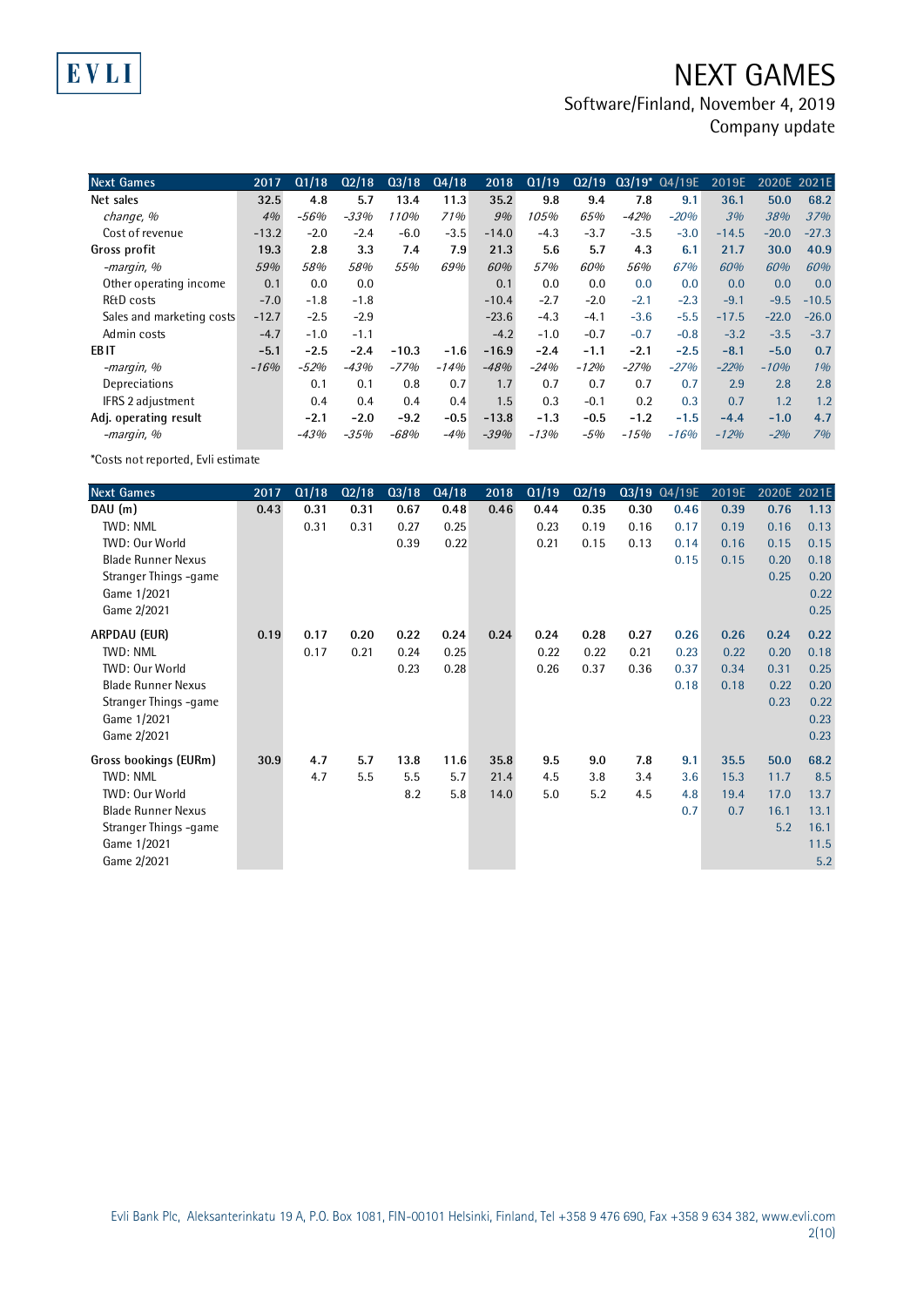## Software/Finland, November 4, 2019 Company update

| <b>INTERIM FIGURES</b>               |         |         |         |         |         |         |         |         |         |         |         |        |
|--------------------------------------|---------|---------|---------|---------|---------|---------|---------|---------|---------|---------|---------|--------|
| EVLI ESTIMATES, EURm                 | 201801  | 201802  | 201803  | 201804  | 2018    | 201901  | 201902  | 201903  | 2019Q4E | 2019E   | 2020E   | 2021E  |
| Net sales                            | 4.8     | 5.7     | 13.4    | 11.3    | 35.2    | 9.8     | 9.4     | 7.8     | 9.1     | 36.1    | 50.0    | 68.2   |
| EBITDA                               | $-2.4$  | $-2.4$  | $-9.6$  | $-0.9$  | $-15.3$ | $-1.4$  | $-0.1$  | $-1.0$  | $-1.5$  | $-4.2$  | $-1.3$  | 5.1    |
| EBITDA margin (%)                    | $-50.9$ | $-41.8$ | $-71.2$ | $-7.8$  | $-43.3$ | $-14.7$ | $-1.6$  | $-13.3$ | $-17.0$ | $-11.6$ | $-2.6$  | 7.4    |
| <b>FBIT</b>                          | $-2.5$  | $-2.4$  | $-10.3$ | $-1.6$  | $-16.9$ | $-2.4$  | $-1.1$  | $-2.1$  | $-2.5$  | $-8.1$  | $-5.0$  | 0.7    |
| EBIT margin (%)                      | $-52.3$ | $-43.0$ | $-77.0$ | $-14.3$ | $-48.0$ | $-24.4$ | $-11.7$ | $-27.1$ | $-27.4$ | $-22.4$ | $-10.1$ | 1.1    |
| Net financial items                  | 0.1     | 0.1     | $-0.1$  | $-0.1$  | 0.1     | $-0.1$  | $-0.1$  | $-0.1$  | $-0.1$  | $-0.4$  | $-0.4$  | $-0.5$ |
| Pre-tax profit                       | $-2.4$  | $-2.3$  | $-10.4$ | $-1.7$  | $-16.8$ | $-2.5$  | $-1.2$  | $-2.2$  | $-2.6$  | $-8.5$  | $-5.5$  | 0.2    |
| Tax                                  | $-0.4$  | $-0.4$  | $-0.2$  | $-0.2$  | $-1.2$  | 0.5     | 0.2     | 0.4     | 0.5     | 1.7     | 1.1     | 0.0    |
| Tax rate (%)                         | $-15.4$ | $-15.8$ | $-2.0$  | $-12.5$ | $-6.9$  | 20.0    | 20.0    | 20.0    | 20.0    | 20.0    | 20.0    | 20.0   |
| Net profit                           | $-2.7$  | $-2.8$  | $-10.6$ | $-1.9$  | $-18.0$ | $-2.0$  | $-1.0$  | $-1.8$  | $-2.1$  | $-6.8$  | $-4.4$  | 0.2    |
| EPS                                  | $-0.15$ | $-0.15$ | $-0.57$ | $-0.10$ | $-0.97$ | $-0.07$ | $-0.03$ | $-0.06$ | $-0.07$ | $-0.24$ | $-0.16$ | 0.01   |
| EPS adjusted (diluted no. of shares) | $-0.15$ | $-0.15$ | $-0.57$ | $-0.10$ | $-0.97$ | $-0.07$ | $-0.03$ | $-0.06$ | $-0.07$ | $-0.24$ | $-0.16$ | 0.01   |
| Dividend per share                   | 0.00    | 0.00    | 0.00    | 0.00    | 0.00    | 0.00    | 0.00    | 0.00    | 0.00    | 0.00    | 0.00    | 0.00   |
| SALES, EURm                          |         |         |         |         |         |         |         |         |         |         |         |        |
| Next Games                           | 4.8     | 5.7     | 13.4    | 11.3    | 35.2    | 9.8     | 9.4     | 7.8     | 9.1     | 36.1    | 50.0    | 68.2   |
| Total                                | 4.8     | 5.7     | 13.4    | 11.3    | 35.2    | 9.8     | 9.4     | 7.8     | 9.1     | 36.1    | 50.0    | 68.2   |
| SALES GROWTH, Y/Y %                  |         |         |         |         |         |         |         |         |         |         |         |        |
| Next Games                           | $-56.2$ | $-33.2$ | 110.4   | 70.5    | 8.5     | 105.3   | 65.1    | $-41.9$ | $-19.4$ | 2.6     | 38.2    | 36.5   |
| Total                                | $-56.2$ | $-33.2$ | 110.4   | 70.5    | 8.5     | 105.3   | 65.1    | $-41.9$ | $-19.4$ | 2.6     | 38.2    | 36.5   |
| EBIT, EURm                           |         |         |         |         |         |         |         |         |         |         |         |        |
| Next Games                           | $-2.5$  | $-2.4$  | $-10.3$ | $-1.6$  | $-16.9$ | $-2.4$  | $-1.1$  | $-2.1$  | $-2.5$  | $-8.1$  | $-5.0$  | 0.7    |
| Total                                | $-2.5$  | $-2.4$  | $-10.3$ | $-1.6$  | $-16.9$ | $-2.4$  | $-1.1$  | $-2.1$  | $-2.5$  | $-8.1$  | $-5.0$  | 0.7    |
| EBIT margin, %                       |         |         |         |         |         |         |         |         |         |         |         |        |
| Next Games                           | $-52.3$ | $-43.0$ | $-77.0$ | $-14.3$ | $-48.0$ | $-24.4$ | $-11.7$ | $-27.1$ | $-27.4$ | $-22.4$ | $-10.1$ | 1.1    |
| Total                                | $-52.3$ | $-43.0$ | $-77.0$ | $-14.3$ | $-48.0$ | $-24.4$ | $-11.7$ | $-27.1$ | $-27.4$ | $-22.4$ | $-10.1$ | 1.1    |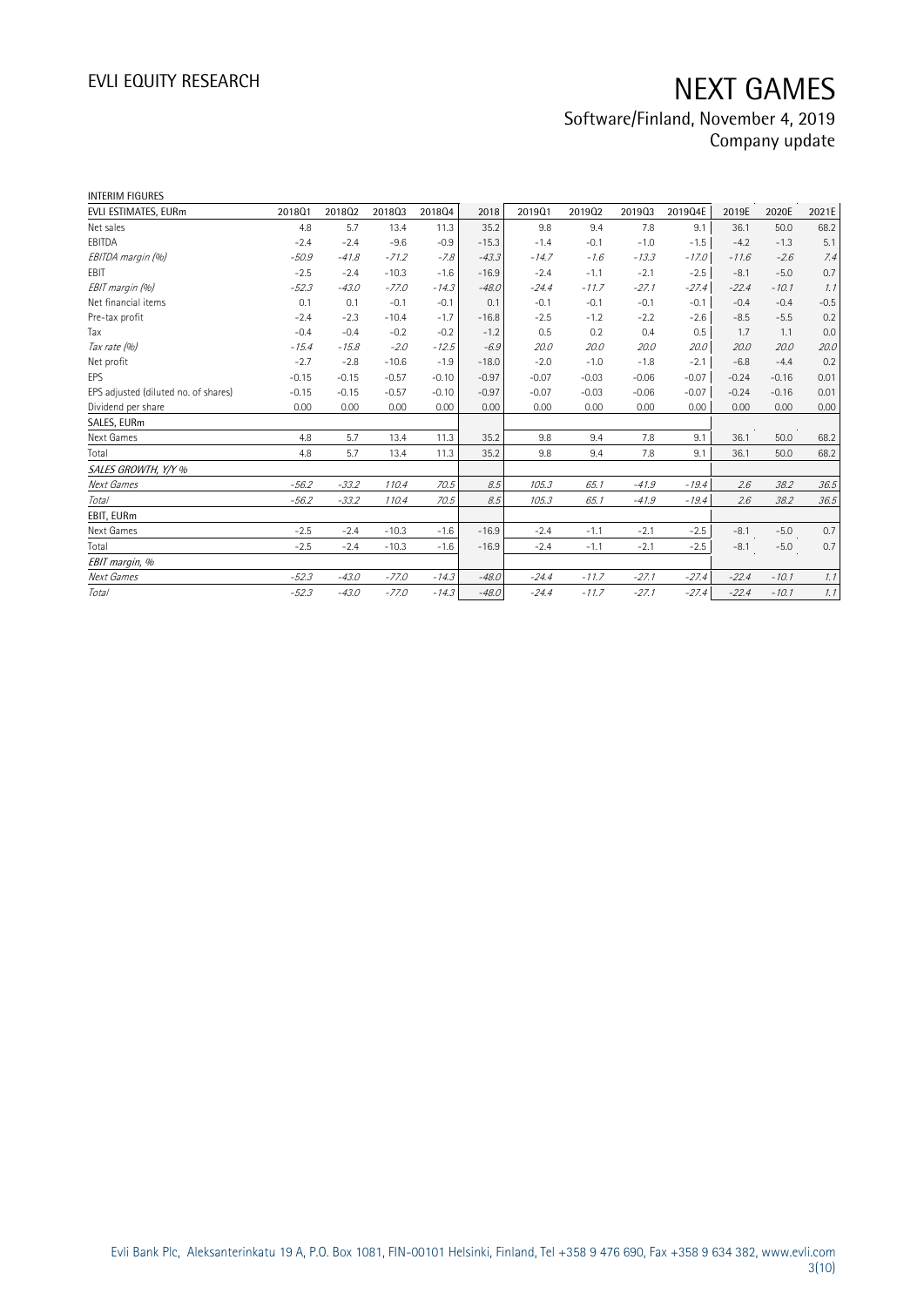## Software/Finland, November 4, 2019 Company update

| <b>INCOME STATEMENT, EURm</b>            | 2014                | 2015           | 2016                | 2017                | 2018                | 2019E               | 2020E        | 2021E           |
|------------------------------------------|---------------------|----------------|---------------------|---------------------|---------------------|---------------------|--------------|-----------------|
| Sales                                    | 0.0                 | 9.7            | 31.1                | 32.5                | 35.2                | 36.1                | 50.0         | 68.2            |
| Sales growth (%)                         | 0.0                 | 242,600.0      | 220.5               | 4.4                 | 8.5                 | 2.6                 | 38.2         | 36.5            |
| EBITDA                                   | $-4.0$              | $-6.6$         | $-1.9$              | $-4.7$              | $-15.3$             | $-4.2$              | $-1.3$       | 5.1             |
| EBITDA margin (%)                        | $-98,825.0$         | $-68.5$        | $-6.3$              | $-14.4$             | $-43.3$             | $-11.6$             | $-2.6$       | 7.4             |
| Depreciation                             | 0.0                 | $-0.4$         | $-0.2$              | $-0.4$              | $-1.7$              | $-3.9$              | $-3.7$       | $-4.3$          |
| EBITA                                    | $-4.0$              | $-7.0$         | $-2.2$              | $-5.1$              | $-16.9$             | $-8.1$              | $-5.0$       | 0.7             |
| Goodwill amortization / writedown        | 0.0                 | 0.0            | 0.0                 | 0.0                 | 0.0                 | 0.0                 | 0.0          | 0.0             |
| EBIT                                     | $-4.0$              | $-7.0$         | $-2.2$              | $-5.1$              | $-16.9$             | $-8.1$              | $-5.0$       | 0.7             |
| EBIT margin (%)                          | $-98,825.0$         | $-72.5$        | $-7.0$              | $-15.6$             | $-48.0$             | $-22.4$             | $-10.1$      | 1.1             |
| Reported EBIT                            | $-4.0$              | $-7.0$         | $-2.2$              | $-5.1$              | $-16.9$             | $-8.1$              | $-5.0$       | 0.7             |
| EBIT margin (reported) (%)               | $-98,825.0$         | $-72.5$        | $-7.0$              | $-15.6$             | $-48.0$             | $-22.4$             | $-10.1$      | 1.1             |
| Net financials                           | 0.1                 | 0.2            | $-0.1$              | $-0.5$              | 0.1                 | $-0.4$              | $-0.4$       | $-0.5$          |
| Pre-tax profit                           | $-3.8$              | $-6.9$         | $-2.3$              | $-5.6$              | $-16.8$             | $-8.5$              | $-5.5$       | 0.2             |
| Taxes                                    | 0.0                 | 0.0            | 2.5                 | $-0.1$              | $-1.2$              | 1.7                 | 1.1          | 0.0             |
| Minority shares                          | 0.0                 | 0.0            | $-0.1$              | $-0.5$              | $-0.1$              | 0.0                 | 0.0          | 0.0             |
| Net profit                               | $-3.8$              | $-6.9$         | 0.1                 | $-6.1$              | $-18.0$             | $-6.8$              | $-4.4$       | 0.2             |
| Cash NRIs                                | 0.0                 | 0.0            | 0.0                 | 0.0                 | 0.0                 | 0.0                 | 0.0          | 0.0             |
| Non-cash NRIs                            | 0.0                 | 0.0            | 0.0                 | 0.0                 | 0.0                 | 0.0                 | 0.0          | 0.0             |
| <b>BALANCE SHEET, EURm</b>               |                     |                |                     |                     |                     |                     |              |                 |
| Assets                                   |                     |                |                     |                     |                     |                     |              |                 |
| Fixed assets                             | $\mathbf{1}$        | $\mathbf{1}$   | 3                   | 8                   | 18                  | 20                  | 23           | 26              |
| Goodwill                                 | $\mathsf{O}\xspace$ | $\mathbf 0$    | $\overline{2}$      | 3                   | 3                   | 3                   | 3            | 3               |
| Right of use assets                      | $\mathsf{O}\xspace$ | $\mathbf 0$    | $\mathsf{O}\xspace$ | $\mathsf{O}\xspace$ | $\mathsf{O}\xspace$ | $\mathsf{O}\xspace$ | $\mathbf 0$  | $\mathbf 0$     |
| Inventory                                | $\overline{0}$      | $\mathbf 0$    | $\overline{0}$      | $\mathbf 0$         | $\mathsf{O}\xspace$ | $\mathbf 0$         | $\mathbf 0$  | $\mathbf 0$     |
| Receivables                              | $\mathsf{O}\xspace$ | 3              | $\,6$               | 5                   | $\,6\,$             | $\overline{4}$      | 6            | 8               |
| Liquid funds                             | $\overline{2}$      | $\mathsf S$    | $\overline{4}$      | 26                  | $\overline{7}$      | 10                  | $\,6\,$      | $\overline{7}$  |
| Total assets                             | 3                   | $9\,$          | 17                  | 46                  | 36                  | 39                  | 41           | 46              |
| Liabilities                              |                     |                |                     |                     |                     |                     |              |                 |
| Shareholder's equity                     | $\overline{2}$      | 5              | 7                   | 39                  | 23                  | 24                  | 20           | 20              |
| Minority interest                        | $\mathsf{O}\xspace$ | $\mathbf 0$    | $\mathsf{O}\xspace$ | $\mathbf 0$         | $\mathsf{O}\xspace$ | $\mathsf{O}\xspace$ | $\mathbf 0$  | $\mathbf 0$     |
| Convertibles                             | 0                   | $\mathbf 0$    | $\mathbf 0$         | 0                   | $\mathsf{O}\xspace$ | $\mathsf{O}\xspace$ | $\mathbf 0$  | $\mathbf 0$     |
| Lease liabilities                        | $\mathbf 0$         | $\mathbf 0$    | $\overline{0}$      | 0                   | $\mathbf 0$         | $\mathsf{O}\xspace$ | $\mathbf 0$  | $\mathbf 0$     |
| Deferred taxes                           | $\overline{0}$      | $\overline{0}$ | $\overline{0}$      | $\mathbf 0$         | $\mathbf{0}$        | $\mathsf{O}\xspace$ | $\mathbf{0}$ | $\overline{0}$  |
| Interest bearing debt                    | $\mathsf{O}\xspace$ | $\mathbf 0$    | $\mathbf{1}$        | 1                   | 6                   | $\overline{7}$      | 10           | 11              |
| Non-interest bearing current liabilities | $\mathbf{1}$        | $\overline{4}$ | 9                   | 6                   | 8                   | 8                   | 11           | 15              |
| Other interest-free debt                 | $\mathsf{O}\xspace$ | $\mathbf 0$    | $\mathbf 0$         | $\mathbf 0$         | $\mathsf{O}\xspace$ | $\mathsf{O}\xspace$ | $\mathbf 0$  | $\mathbf 0$     |
| Total liabilities                        | 3                   | 9              | 17                  | 46                  | 36                  | 39                  | 41           | 46              |
| CASH FLOW, EURm                          |                     |                |                     |                     |                     |                     |              |                 |
| + EBITDA                                 | $-4$                | $-7$           | $-2$                | $-5$                | $-15$               | $-4$                | $-1$         | $\overline{5}$  |
| - Net financial items                    | $\mathbb O$         | $\mathbf 0$    | $\mathbf 0$         | $-1$                | $\mathbf 0$         | $\mathsf{O}\xspace$ | $\mathbf 0$  | $-1$            |
| - Taxes                                  | $\mathsf{O}\xspace$ | $\mathbf 0$    | $\mathbf 0$         | $\mathbf 0$         | $\mathbf 0$         | $\sqrt{2}$          | $\mathbf{1}$ | $\mathbf 0$     |
| - Increase in Net Working Capital        | $\mathbf{1}$        | $\mathbf 0$    | $\overline{2}$      | $-2$                | $\mathbf{1}$        | $\overline{2}$      | $\mathbf{1}$ | $\overline{2}$  |
| $+/-$ Other                              | $\mathsf{O}\xspace$ | $\mathbf 0$    | $-1$                | $\mathsf{O}\xspace$ | $\mathbf 0$         | $\mathsf{O}\xspace$ | $\mathbf 0$  | $\mathbf 0$     |
| = Cash flow from operations              | $-3$                | $-7$           | $-1$                | $-8$                | $-15$               | $-1$                | $\mathbf{1}$ | $6\phantom{1}6$ |
| - Capex                                  | $\mathbb O$         | $-1$           | $-3$                | $-8$                | $-11$               | $-6$                | $-7$         | $-7$            |
| - Acquisitions                           | $\overline{0}$      | $\mathbf 0$    | $\mathbf 0$         | $\mathbf 0$         | $\mathbf 0$         | $\mathsf{O}\xspace$ | $\mathbf 0$  | $\mathbf 0$     |
| + Divestments                            | $\mathbb O$         | $\mathbf 0$    | $\mathbf 0$         | $\mathbf 0$         | $\mathsf{O}\xspace$ | $\mathsf{O}\xspace$ | $\mathbf 0$  | $\mathbf 0$     |
| = Free cash flow                         | $-3$                | -8             | $-4$                | $-16$               | $-26$               | $-7$                | -6           | $-1$            |
| +/- New issues/buybacks                  | 6                   | 9              | 3                   | 38                  | $\sqrt{2}$          | 8                   | $\mathbf 0$  | $\overline{0}$  |
| - Paid dividend                          | $\mathsf{O}\xspace$ | $\mathbf 0$    | $\mathbf 0$         | $\mathbf 0$         | $\mathbf 0$         | $\mathsf{O}\xspace$ | $\mathbf 0$  | $\mathbf 0$     |
| $+/-$ Other                              | $-1$                | $\mathbf{1}$   | $\mathbf{1}$        | $\mathbf 0$         | 5                   | $\overline{2}$      | 3            | $\mathbf{1}$    |
| Change in cash                           | $\overline{2}$      | $\overline{2}$ | $-1$                | 23                  | $-19$               | $\overline{2}$      | $-3$         | $\overline{0}$  |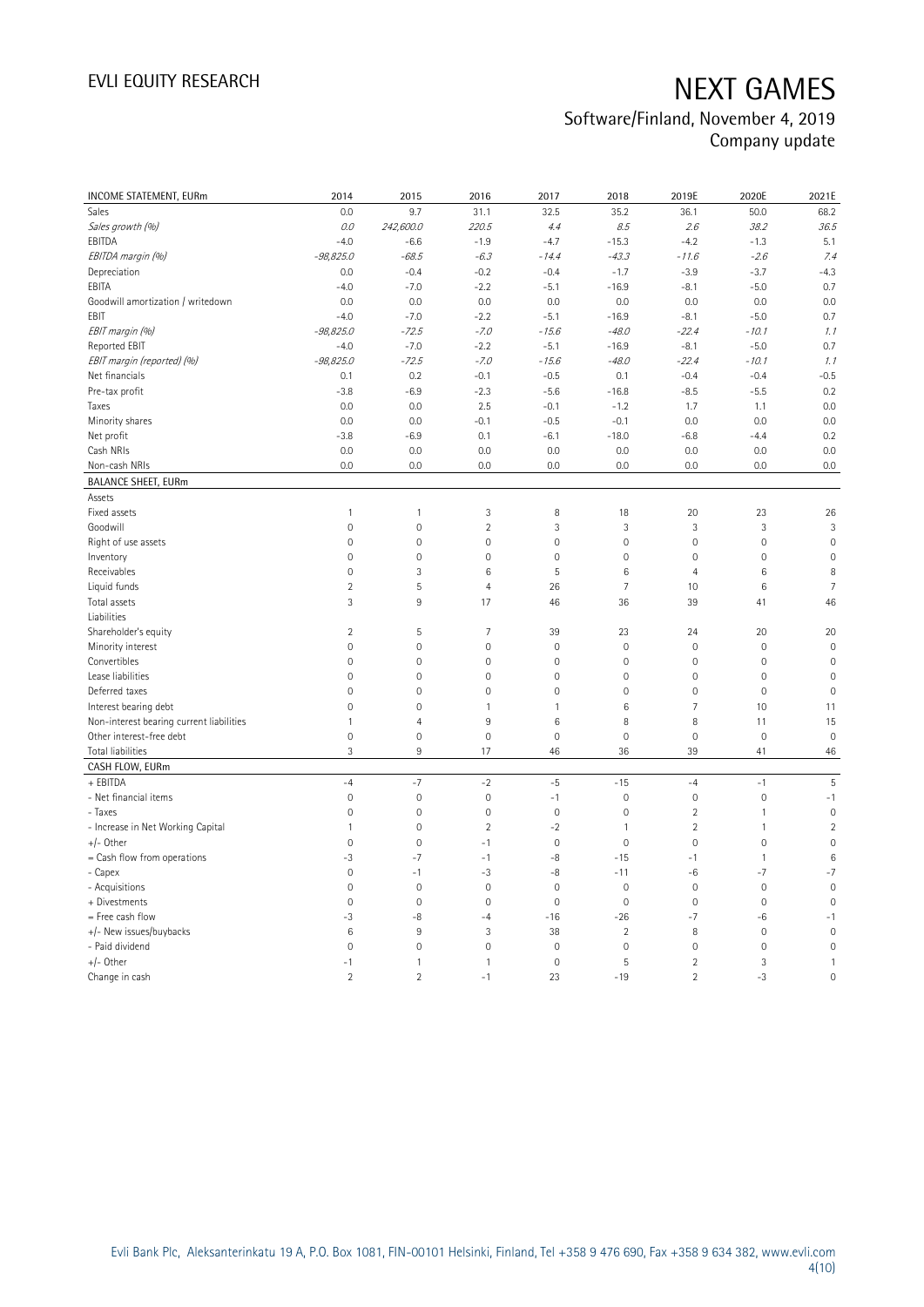## Software/Finland, November 4, 2019 Company update

| <b>KEY FIGURES</b>                                        | 2015            | 2016                | 2017              | 2018              | 2019E             | 2020E             | 2021E               |
|-----------------------------------------------------------|-----------------|---------------------|-------------------|-------------------|-------------------|-------------------|---------------------|
| M-cap                                                     | $\overline{0}$  | $\mathbf 0$         | 168               | 20                | 25                | 25                | 25                  |
| Net debt (excl. convertibles)                             | $-4$            | $-3$                | $-26$             | $-1$              | $-2$              | $\overline{4}$    | $\overline{4}$      |
| Enterprise value                                          | $-4$            | $-3$                | 143               | 18                | 22                | 28                | 29                  |
| Sales                                                     | 10              | 31                  | 32                | 35                | 36                | 50                | 68                  |
| EBITDA                                                    | $-7$            | $-2$                | $-5$              | $-15$             | $-4$              | $-1$              | 5                   |
| EBIT                                                      | $-7$            | $-2$                | $-5$              | $-17$             | -8                | $-5$              | $\mathbf{1}$        |
| Pre-tax                                                   | $-7$            | $-2$                | $-6$              | $-17$             | -9                | $-5$              | $\mathbf 0$         |
| Earnings                                                  | $-7$            | $\mathsf{O}\xspace$ | $-6$              | $-18$             | $-7$              | $-4$              | $\mathsf{O}\xspace$ |
| Equity book value (excl. minorities)                      | 5               | $\overline{7}$      | 39                | 23                | 24                | 20                | 20                  |
| Valuation multiples                                       |                 |                     |                   |                   |                   |                   |                     |
| EV/sales                                                  | $-0.4$          | $-0.1$              | 4.4               | 0.5               | 0.6               | 0.6               | 0.4                 |
| EV/EBITDA                                                 | 0.6             | 1.4                 | $-30.4$           | $-1.2$            | $-5.4$            | $-21.7$           | 5.7                 |
| EV/EBITA                                                  | 0.6             | 1.2                 | $-28.1$           | $-1.1$            | $-2.8$            | $-5.6$            | 39.6                |
| EV/EBIT                                                   | 0.6             | 1.2                 | $-28.1$           | $-1.1$            | $-2.8$            | $-5.6$            | 39.6                |
| EV/OCF                                                    | 0.6             | 2.9                 | $-18.1$           | $-1.2$            | $-31.9$           | 37.8              | 4.6                 |
| EV/FCFF                                                   | $-2.0$          | 0.7                 | $-9.7$            | $-0.7$            | $-3.3$            | $-5.1$            | $-183.6$            |
| P/FCFE                                                    | 0.0             | 0.0                 | $-10.8$           | $-0.8$            | $-3.5$            | $-4.2$            | $-43.2$             |
| P/E                                                       | 0.0             | 0.0                 | $-30.1$           | $-1.1$            | $-3.6$            | $-5.7$            | 148.8               |
| P/B                                                       | 0.0             | 0.0                 | 4.3               | 0.9               | 1.0               | 1.3               | 1.3                 |
| Target EV/EBITDA                                          | 0.0             | 0.0                 | 0.0               | 0.0               | $-5.4$            | $-21.9$           | 5.8                 |
| Target EV/EBIT                                            | 0.0             | 0.0                 | 0.0               | 0.0               | $-2.8$            | $-5.7$            | 39.9                |
| Target EV/FCF                                             | 0.0             | 0.0                 | 0.0               | 0.0               | $-3.2$            | $-4.9$            | $-50.7$             |
| Target P/B                                                | 0.0             | 0.0                 | 0.0               | 0.0               | 1.0               | 1.3               | 1.3                 |
| Target P/E                                                | 0.0             | 0.0                 | 0.0               | 0.0               | $-3.7$            | $-5.8$            | 150.5               |
| Per share measures                                        |                 |                     |                   |                   |                   |                   |                     |
|                                                           |                 |                     |                   |                   |                   |                   |                     |
| Number of shares                                          |                 |                     |                   |                   |                   |                   |                     |
|                                                           | 2,449<br>2,449  | 3,325               | 18,219            | 18,503            | 27,909            | 27,909            | 27,909              |
| Number of shares (diluted)<br>EPS                         | $-2.81$         | 3,325<br>0.03       | 18,219<br>$-0.34$ | 18,503<br>$-0.97$ | 27,909<br>$-0.24$ | 27,909<br>$-0.16$ | 27,909<br>0.01      |
|                                                           | $-2.67$         | $-0.28$             | $-0.43$           | $-0.79$           | $-0.03$           | 0.03              |                     |
| Operating cash flow per share<br>Free cash flow per share | $-3.11$         | $-1.24$             | $-0.86$           | $-1.40$           | $-0.25$           | $-0.21$           | 0.23<br>$-0.02$     |
| Book value per share                                      | 1.90            | 2.22                | 2.16              | 1.24              | 0.86              | 0.70              | 0.71                |
| Dividend per share                                        | 0.00            | 0.00                | 0.00              | 0.00              | 0.00              | 0.00              | 0.00                |
|                                                           | 0.0             |                     |                   | 0.0               | 0.0               | 0.0               | 0.0                 |
| Dividend payout ratio, %                                  | 0.0             | 0.0<br>0.0          | 0.0<br>0.0        | 0.0               | 0.0               | 0.0               | 0.0                 |
| Dividend yield, %<br>FCF yield, %                         | 0.0             | 0.0                 | $-9.3$            | $-131.1$          | $-28.6$           | $-23.8$           |                     |
|                                                           |                 |                     |                   |                   |                   |                   | $-2.3$              |
| Efficiency measures                                       |                 |                     |                   |                   |                   |                   |                     |
| ROE                                                       | $-196.2$        | 1.6                 | $-26.2$           | $-58.0$           | $-29.1$           | $-20.0$           | 0.8                 |
| <b>ROCE</b>                                               | $-176.2$        | $-32.7$             | $-20.9$           | $-49.2$           | $-27.0$           | $-16.5$           | 2.4                 |
| Financial ratios                                          |                 |                     |                   |                   |                   |                   |                     |
| Inventories as % of sales                                 | 0.0             | 0.0                 | 0.0               | 0.0               | 0.0               | 0.0               | 0.0                 |
| Receivables as % of sales                                 | 33.9            | 19.7                | 15.3              | 18.0              | 12.0              | 12.0              | 12.0                |
| Non-interest bearing liabilities as % of sales            | 37.0            | 27.9                | 17.3              | 22.1              | 22.1              | 22.1              | 22.1                |
| NWC/sales, %                                              | $-4.6$          | $-8.2$              | $-1.9$            | $-4.1$            | $-10.1$           | $-10.1$           | $-10.1$             |
| Operative CAPEX/sales, %                                  | 11.2            | 10.3                | 23.9              | 32.0              | 17.7              | 13.3              | 10.1                |
| CAPEX/sales (incl. acquisitions), %                       | 11.2            | 10.3                | 23.9              | 32.0              | 17.7              | 13.3              | 10.1                |
| FCFF/EBITDA                                               | $-0.3$          | 2.1                 | 3.1               | 1.7               | 1.6               | 4.2               | 0.0                 |
| Net debt/EBITDA, book-weighted                            | 0.6             | 1.4                 | 5.5               | 0.1               | 0.6               | $-2.7$            | 0.8                 |
| Debt/equity, market-weighted                              | 0.0             | 0.0                 | 0.0               | 0.3               | 0.3               | 0.4               | 0.4                 |
| Equity ratio, book-weighted<br>Gearing, %                 | 52.7<br>$-90.4$ | 50.9<br>$-36.9$     | 88.7<br>$-65.2$   | 62.7<br>$-6.6$    | 61.0<br>$-10.0$   | 48.3<br>17.8      | 43.3<br>20.6        |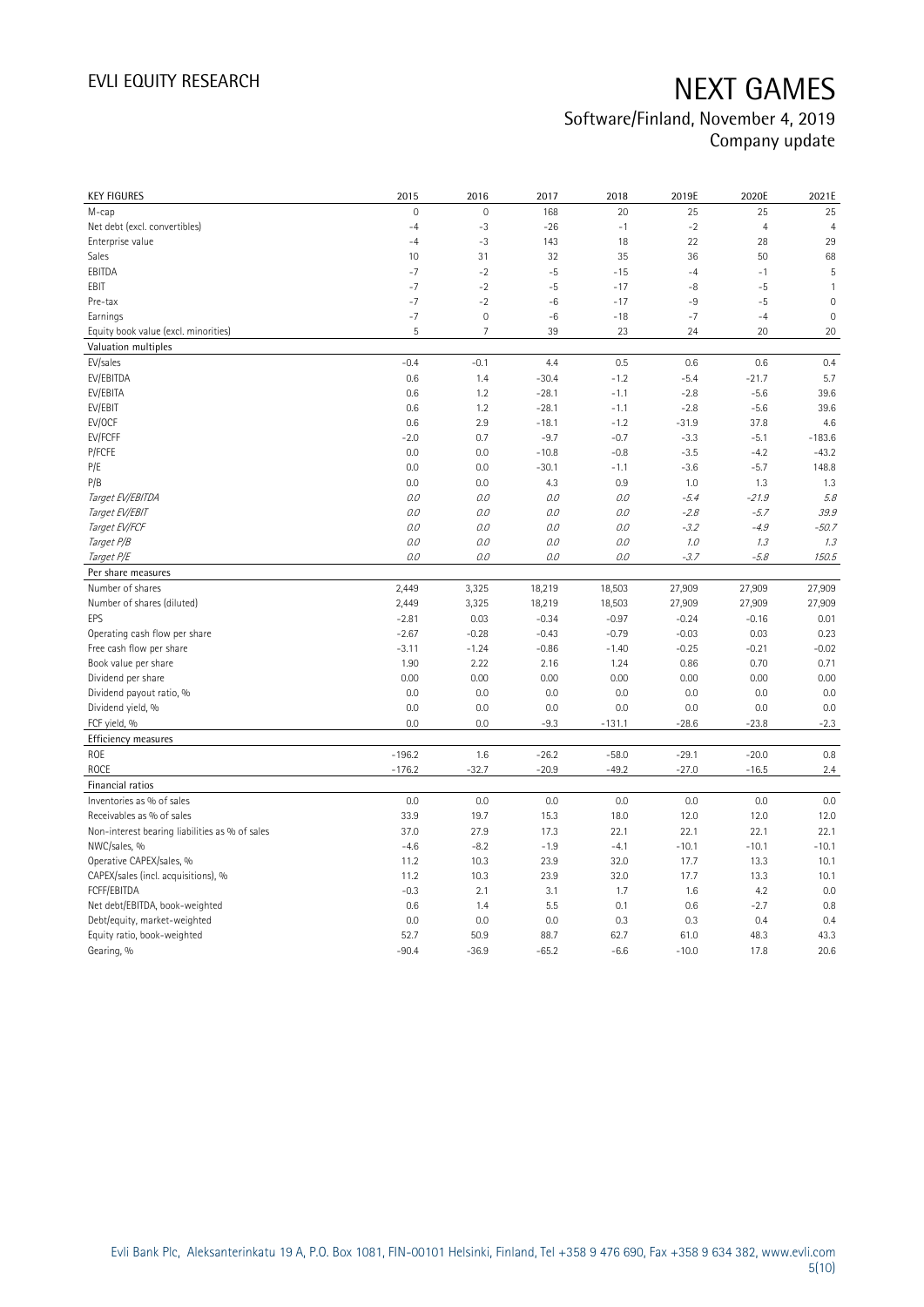## EVLI EQUITY RESEARCH NEXT GAMES Software/Finland, November 4, 2019 Company update

COMPANY DESCRIPTION: Next Games is a Finland-based developer and publisher of licensed mobile games. The Company develops games in cooperation with the license owners of the entertainment products, for instance a television series. The company's current live games include The Walking Dead No Man's Land and the Walking Dead: Our World along with several new projects under development.

#### INVESTMENT CASE:

| OWNERSHIP STRUCTURE                        | SHARES     | <b>EURm</b> | 0/0   |
|--------------------------------------------|------------|-------------|-------|
| Ovaskainen Jari Juhani Rainer              | 3,093,110  | 2.753       | 11.1% |
| IDG Ventures USA III, L.P.                 | 1,188,306  | 1.058       | 4.3%  |
| Hiitola Kalle Johannes                     | 942,896    | 0.839       | 3.4%  |
| Achrén Joakim Tomas Johan                  | 941,348    | 0.838       | 3.4%  |
| Achrén Mikael Jan Kennet                   | 855,599    | 0.761       | 3.1%  |
| Jumisko Jaakko Ensio                       | 845,246    | 0.752       | 3.0%  |
| Ilmarinen Mutual Pension Insurance Company | 546,224    | 0.486       | 2.0%  |
| Varma Mutual Pension Insurance Company     | 380,000    | 0.338       | 1.4%  |
| Nuard Ventures Oy                          | 364,000    | 0.324       | 1.3%  |
| Vaah Holdings Oy                           | 266,720    | 0.237       | 1.0%  |
| Ten largest                                | 9,423,449  | 8.387       | 34%   |
| Residual                                   | 18,485,251 | 16.452      | 66%   |
| Total                                      | 27,908,700 | 24.839      | 100%  |

EARNINGS CALENDAR

OTHER EVENTS

IR:

COMPANY MISCELLANEOUS CEO: Teemu Huuhtanen Aleksanterinkatu 9A, 00100 Helsinki CFO: Annina Salvén Tel: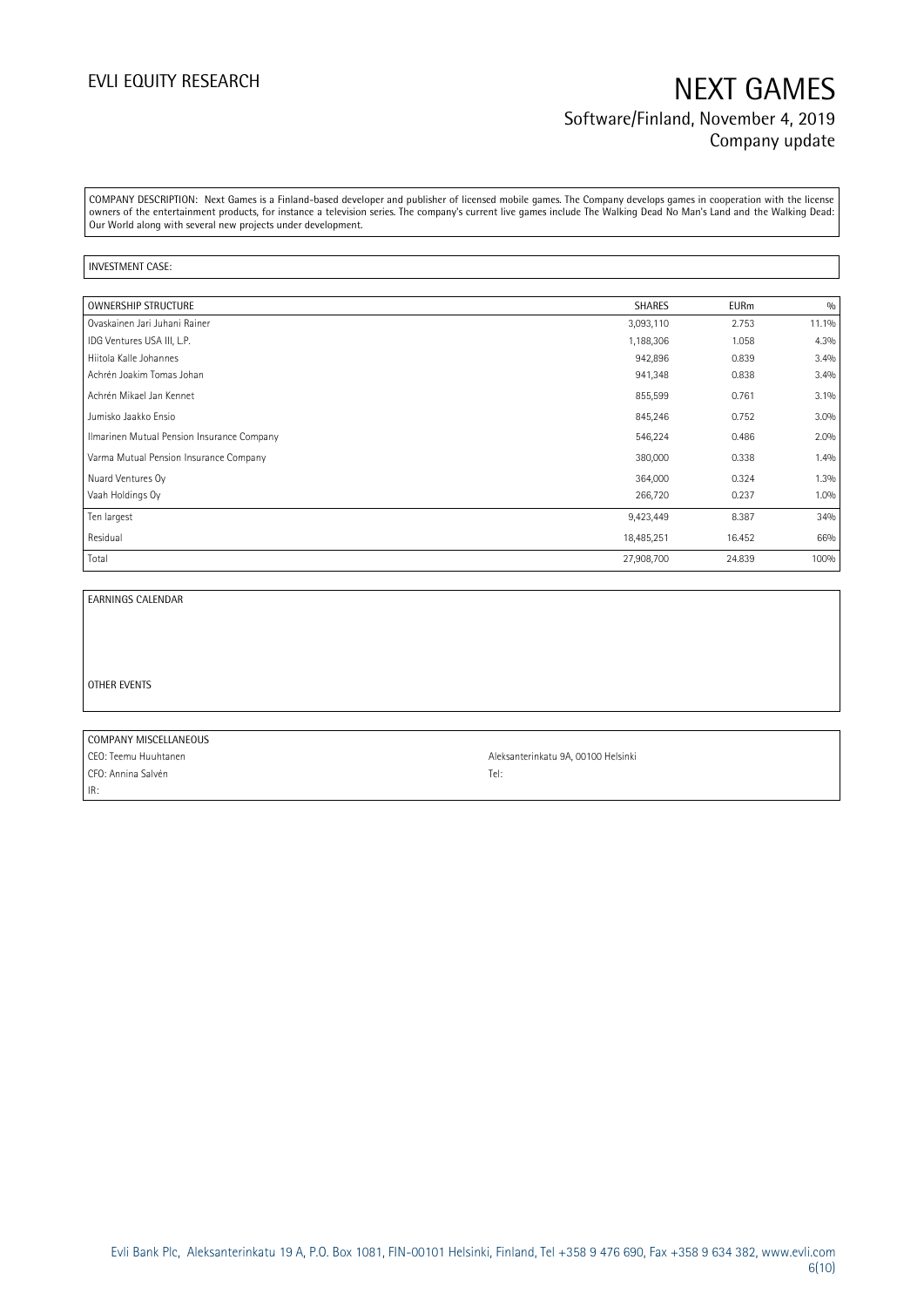## Software/Finland, November 4, 2019 Company update

DEFINITIONS

| P/E                                                                                                                                 | EPS                                                                      |
|-------------------------------------------------------------------------------------------------------------------------------------|--------------------------------------------------------------------------|
| Price per share                                                                                                                     | Profit before extraord. items and taxes-income taxes + minority interest |
| Earnings per share                                                                                                                  | Number of shares                                                         |
|                                                                                                                                     |                                                                          |
| P/BV                                                                                                                                | <b>DPS</b>                                                               |
| Price per share                                                                                                                     |                                                                          |
| Shareholders' equity + taxed provisions per share                                                                                   | Dividend for the financial period per share                              |
|                                                                                                                                     |                                                                          |
| Market cap                                                                                                                          | OCF (Operating cash flow)                                                |
|                                                                                                                                     |                                                                          |
| Price per share * Number of shares                                                                                                  | EBITDA - Net financial items - Taxes - Increase in working               |
|                                                                                                                                     | capital - Cash NRIs ± Other adjustments                                  |
|                                                                                                                                     |                                                                          |
| EV (Enterprise value)                                                                                                               | FCF (Free cash flow)                                                     |
|                                                                                                                                     |                                                                          |
| Market cap + net debt + minority interest at market value -                                                                         | Operating cash flow - operative CAPEX - acquisitions + divestments       |
| share of associated companies at market value                                                                                       |                                                                          |
|                                                                                                                                     |                                                                          |
| EV/Sales                                                                                                                            | FCF yield, %                                                             |
| Enterprise value                                                                                                                    |                                                                          |
| <b>Sales</b>                                                                                                                        | Free cash flow<br>Market cap                                             |
|                                                                                                                                     |                                                                          |
| EV/EBITDA                                                                                                                           | Operative CAPEX/sales                                                    |
| Enterprise value                                                                                                                    |                                                                          |
| Earnings before interest, tax, depreciation and amortization                                                                        | Capital expenditure – divestments – acquisitions<br>Sales                |
|                                                                                                                                     |                                                                          |
| EV/EBIT                                                                                                                             | Net working capital                                                      |
|                                                                                                                                     |                                                                          |
| Enterprise value                                                                                                                    | Current assets - current liabilities                                     |
| Operating profit                                                                                                                    |                                                                          |
| Net debt                                                                                                                            | Capital employed/Share                                                   |
|                                                                                                                                     |                                                                          |
| Interest bearing debt - financial assets                                                                                            | Total assets - non-interest bearing debt                                 |
|                                                                                                                                     | Number of shares                                                         |
| Total assets                                                                                                                        | Gearing                                                                  |
|                                                                                                                                     |                                                                          |
| Balance sheet total                                                                                                                 | Net debt                                                                 |
|                                                                                                                                     | Equity                                                                   |
| Div yield, %                                                                                                                        | Debt/Equity, %                                                           |
|                                                                                                                                     |                                                                          |
| Dividend per share                                                                                                                  | Interest bearing debt                                                    |
| Price per share                                                                                                                     | Shareholders' equity + minority interest + taxed provisions              |
|                                                                                                                                     |                                                                          |
| Payout ratio, %                                                                                                                     | Equity ratio, %                                                          |
|                                                                                                                                     |                                                                          |
| Total dividends                                                                                                                     | Shareholders' equity + minority interest + taxed provisions              |
| Earnings before extraordinary items and taxes - income taxes + minority interest                                                    | Total assets - interest-free loans                                       |
|                                                                                                                                     |                                                                          |
| ROCE, %                                                                                                                             | CAGR, %                                                                  |
|                                                                                                                                     |                                                                          |
| Profit before extraordinary items + interest expenses+ other financial costs                                                        |                                                                          |
| Balance sheet total - non-interest bearing debt (average)                                                                           | Cumulative annual growth rate = Average growth per year                  |
|                                                                                                                                     |                                                                          |
| ROE, %                                                                                                                              |                                                                          |
|                                                                                                                                     |                                                                          |
| Profit before extraordinary items and taxes - income taxes<br>Shareholder's equity + minority interest + taxed provisions (average) |                                                                          |
|                                                                                                                                     |                                                                          |
|                                                                                                                                     |                                                                          |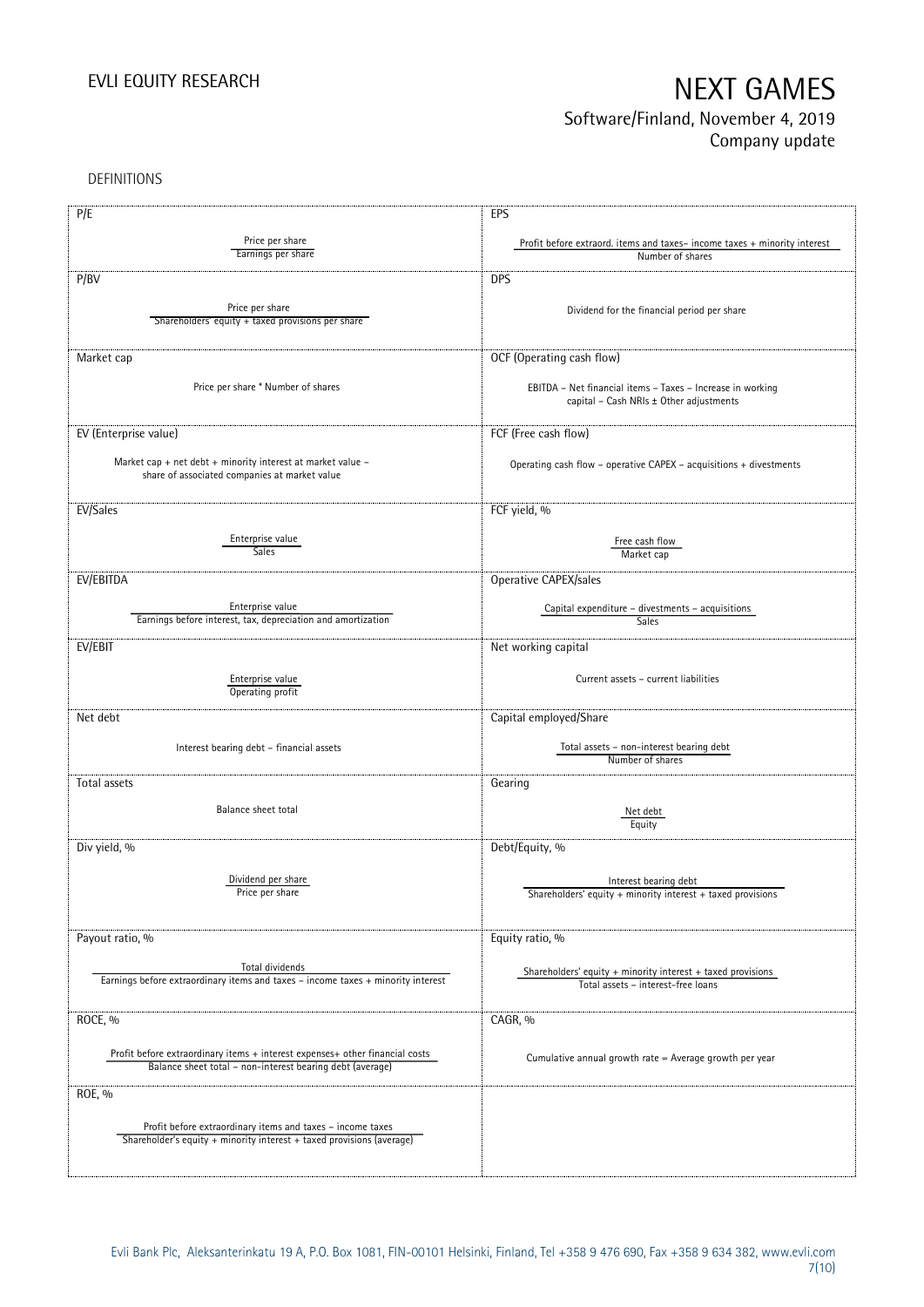## EVLI EQUITY RESEARCH NEXT GAMES Software/Finland, November 4, 2019 Company update

#### Important Disclosures

Evli Research Partners Plc ("ERP") uses 12-month target prices. Target prices are defined by utilizing analytical techniques based on financial theory including (but not limited to) discounted cash flow analysis and comparative valuation. The selection of valuation methods depends on different circumstances. Target prices may be altered on the basis of new information coming to light in the underlying company or changes in interest rates, changes in foreign exchange rates, other securities prices or market indices or outlook for the aforementioned factors or other factors that may change the conditions of financial markets. Recommendations and changes by analysts are available at [Analysts' recommendations and ratings revisions](https://research.evli.com/JasperAllModels.action?authParam=key;461&authParam=x;G3rNagWrtf7K&authType=3).

Investment recommendations are defined as follows:

| Target price compared to share price | Recommendation |
|--------------------------------------|----------------|
| $<-10.06$                            | SELL.          |
| $-10 - (+10)$ %                      | HOI D          |
| > 10%                                | <b>BUY</b>     |

ERP's investment recommendation of the analyzed company is updated at least 2 timer per year.



The graph above shows the distribution of ERP's recommendations of companies under coverage in 1st of February 2019. If recommendation is not given, it is not mentioned here.

#### Name(s) of the analyst(s): Salokivi

This research report has been prepared by Evli Research Partners Plc ("ERP" or "Evli Research"). ERP is a subsidiary of Evli Bank Plc. Production of the investment recommendation has been concluded on 4.11.2019, 9.00. This report has been published on 4.11.2019, 9:15.

None of the analysts contributing to this report, persons under their guardianship or corporations under their control have a position in the shares of the company or related securities.

The date and time for any price of financial instruments mentioned in the recommendation refer to the previous trading day's closing price(s) unless otherwise stated in the report.

Each analyst responsible for the content of this report assures that the expressed views accurately reflect the personal views of each analyst on the covered companies and securities. Each analyst assures that (s)he has not been, nor are or will be, receiving direct or indirect compensation related to the specific recommendations or views contained in this report.

Companies in the Evli Group, affiliates or staff of companies in the Evli Group, may perform services for, solicit business from, hold long or short positions in, or otherwise be interested in the investments (including derivatives) of any company mentioned in the publication or report.

Neither ERP nor any company within the Evli Group have managed or co-managed a public offering of the company's securities during the last 12 months prior to, received compensation for investment banking services from the company during the last 12 months prior to the publication of the research report.

ERP may pursue an assignment from the issuer(s) of the financial instruments mentioned in the recommendation or this report. These assignments may have a limited economic or financial impact on ERP and/or Evli. Under such assignments ERP may perform services including, but not limited to, arranging investor meetings or –events, investor relations communication advisory and production of research material.

ERP has signed an agreement with the issuer of the financial instruments mentioned in the recommendation, which includes production of research reports. This assignment has a limited economic and financial impact on ERP and/or Evli. Under the assignment ERP performs services including, but not limited to, arranging investor meetings or –events, investor relations communication advisory and production of research material.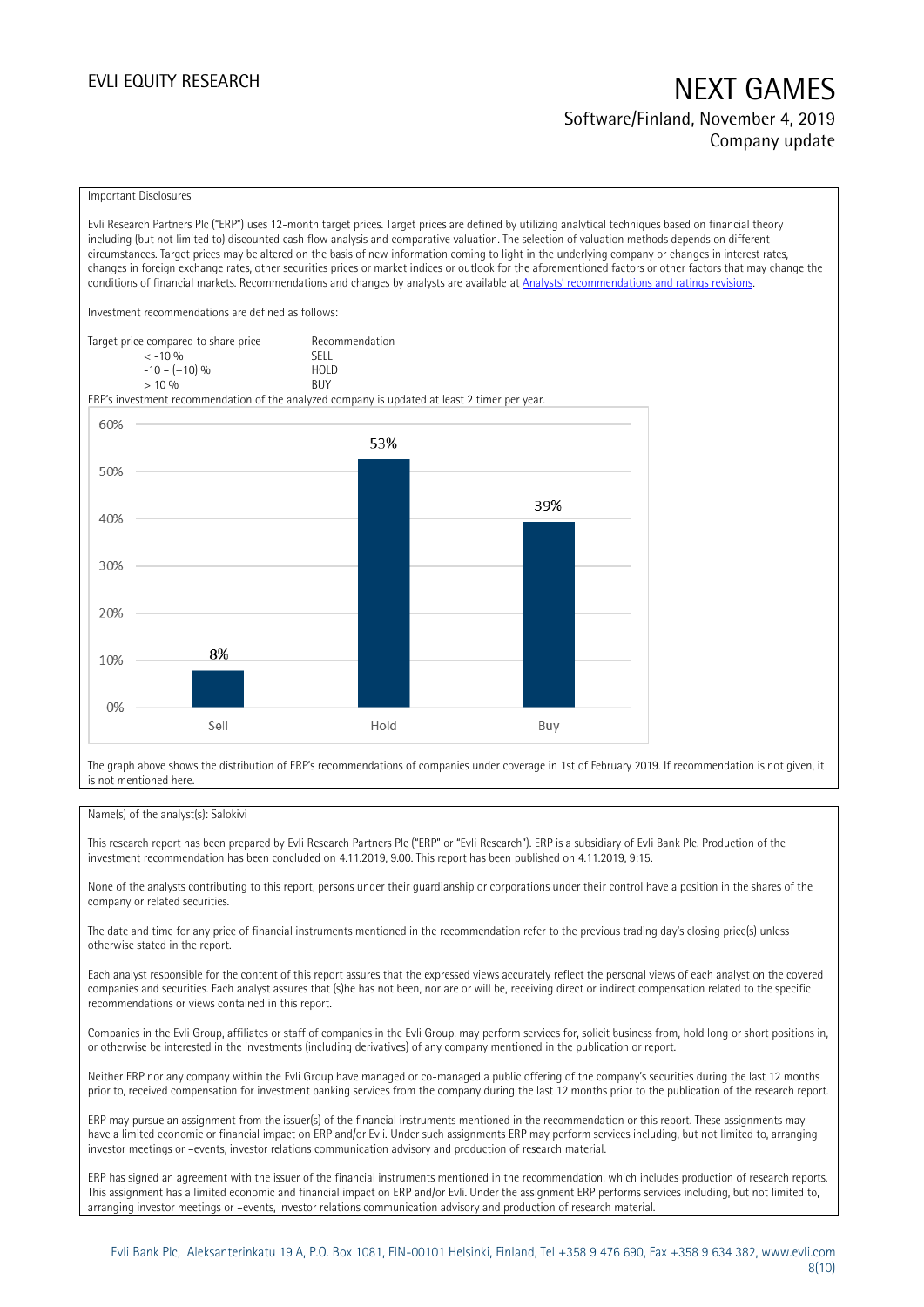## EVLI EQUITY RESEARCH NEXT GAMES Software/Finland, November 4, 2019 Company update

ERP or another company within the Evli Group does not have an agreement with the company to perform market making services.

For the prevention and avoidance of conflicts of interests with respect to this report, there is an information barrier (Chinese wall) between Investment Research and Corporate Finance units concerning unpublished investment banking services to the company. The remuneration of the analyst(s) is not tied directly or indirectly to investment banking transactions performed by Evli Bank Plc or any company within Evli Group.

This report has not been disclosed to the company prior to its dissemination.

This report is provided and intended for informational purposes only and may not be used or considered under any circumstances as an offer to sell or buy any securities or as advice to trade any securities.

This report is based on sources ERP considers to be correct and reliable. The sources include information providers Reuters and Bloomberg, stock-exchange releases from the companies and other company news, Statistics Finland and articles in newspapers and magazines. However, ERP does not guarantee the materialization, correctness, accuracy or completeness of the information, opinions, estimates or forecasts expressed or implied in the report. In addition, circumstantial changes may have an influence on opinions and estimates presented in this report. The opinions and estimates presented are valid at the moment of their publication and they can be changed without a separate announcement. Neither ERP nor any company within the Evli Group are responsible for amending, correcting or updating any information, opinions or estimates contained in this report. Neither ERP nor any company within the Evli Group will compensate any direct or consequential loss caused by or derived from the use of the information represented in this publication.

All information published in this report is for the original recipient's private and internal use only. ERP reserves all rights to the report. No part of this publication may be reproduced or transmitted in any form or by any means, electronic, mechanical, photocopying, recording or otherwise, or stored in any retrieval system of any nature, without the written permission of ERP.

This report or its copy may not be published or distributed in Australia, Canada, Hong Kong, Japan, New Zealand, Singapore or South Africa. The publication or distribution of this report in certain other jurisdictions may also be restricted by law. Persons into whose possession this report comes are required to inform themselves about and to observe any such restrictions.

Evli Bank Plc is not registered as a broker-dealer with the U. S. Securities and Exchange Commission ("SEC"), and it and its analysts are not subject to SEC rules on securities analysts' certification as to the currency of their views reflected in the research report. Evli Bank is not a member of the Financial Industry Regulatory Authority ("FINRA"). It and its securities analysts are not subject to FINRA's rules on Communications with the Public and Research Analysts and Research Reports and the attendant requirements for fairness, balance and disclosure of potential conflicts of interest. This research report is only being offered in U.S. by Auerbach Grayson & Company, LLC (Auerbach Grayson) to Major U.S. Institutional Investors and is not available to, and should not be used by, any U.S. person or entity that is not a Major U.S. Institutional Investor. Auerbach Grayson is a broker-dealer registered with the U.S. Securities and Exchange Commission and is a member of the FINRA. U.S. entities seeking more information about any of the issuers or securities discussed in this report should contact Auerbach Grayson. The securities of non-U.S. issuers may not be registered with or subject to SEC reporting and other requirements.

ERP is not a supervised entity but its parent company Evli Bank Plc is supervised by the Finnish Financial Supervision Authority.